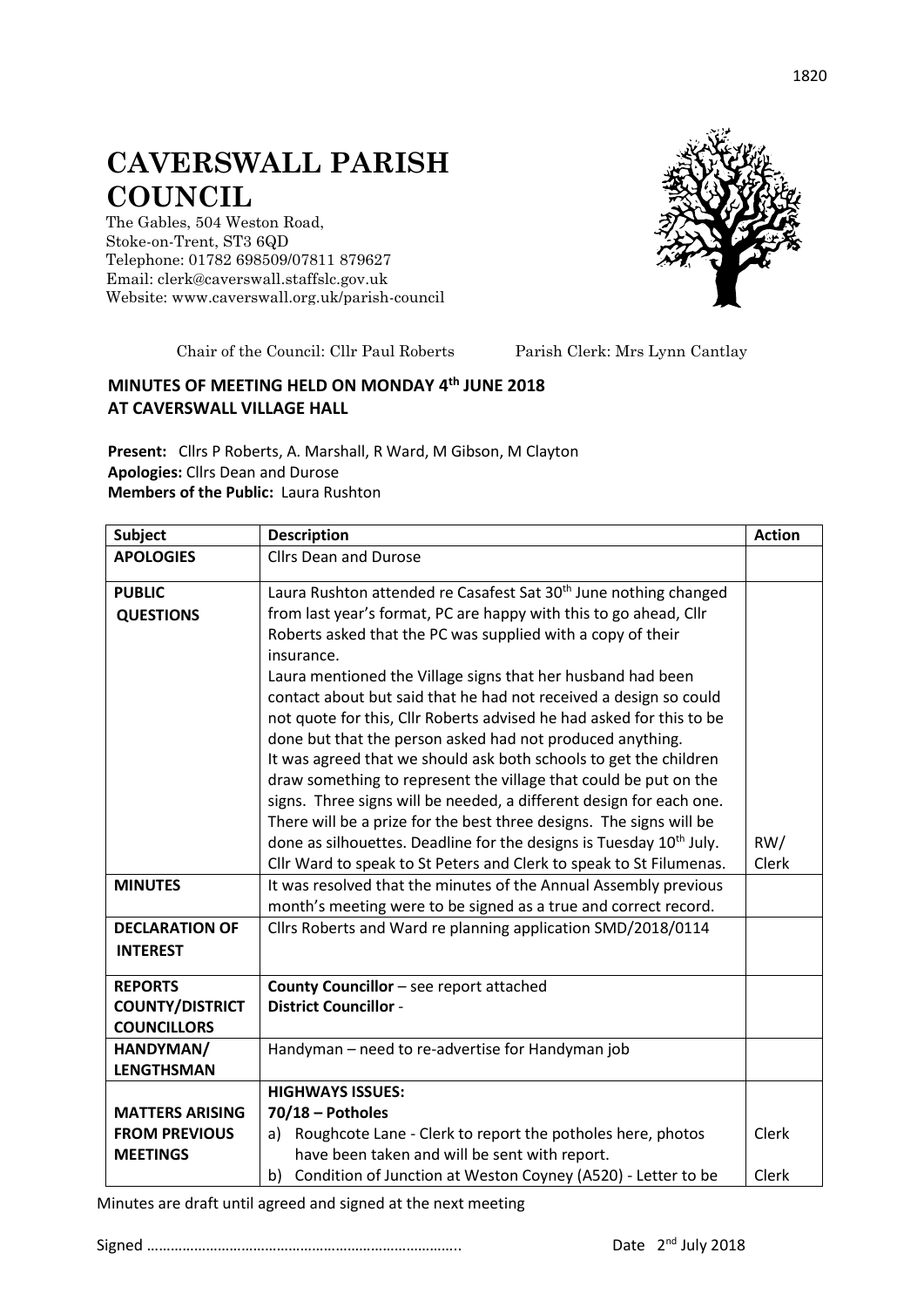| <b>Subject</b> | <b>Description</b>                                                     | <b>Action</b> |
|----------------|------------------------------------------------------------------------|---------------|
|                | sent to SoT City Council regarding the terrible condition of the       |               |
|                | junction on A520 Weston Coyney/Parkhall Road/Caverswall                |               |
|                | Road asking that urgent repairs/resurfacing is done.                   |               |
|                | 70/18-Grids and Drains-                                                |               |
|                | Quotes to be obtained for cleaning out grids etc in village and on     |               |
|                | car park.                                                              | Clerk         |
|                | 71/18-Footpaths-no report                                              |               |
|                | 72/18 - Village Signs - Caverswall                                     |               |
|                | (58/18, 46/18, 31/18, 17/18, 3/18, 160/17. 141/17, 126/17,             |               |
|                | 114/17, 101/17, 83/17)                                                 |               |
|                | See Public questions above - Schools to be asked if children could     | RW/           |
|                | draw a design for the 3 signs.                                         | Clerk         |
|                | 73/18 Defibrillator - Locations/Installation                           |               |
|                | (59/18, 47/18, 32/18, 18/18, 5/18, 5/18, 162/17, 143/17, 128/17,       |               |
|                | 116/17, 103/17, 87/17)                                                 |               |
|                | Chad Bloor has tried to speak to someone at Hardiwick Kennels but      |               |
|                | no one to speak to when he's visited. He will keep trying.             |               |
|                | 74/18- Flag pole for the village                                       |               |
|                | (60/18,48/18, 34/18, 19/18, 6/18, 162/17, 145/17, 130/17, 118/17,      |               |
|                | 105/17, 89/17)                                                         |               |
|                | Flag pole quoted at £305.00 plus delivery cost of £40.00.              |               |
|                | Additionally, they have quoted for installation at £426.00 subject to  |               |
|                | site survey on arrival, which was consider too high. Cllr Marshall to  | PR/AM         |
|                | get quote from Kel Construction, Cllr Roberts to send spec for         |               |
|                | installation to Cllr Marshall.                                         |               |
|                | 75/18 - 7.5-ton restriction or Not suitable from HGV signs -           |               |
|                | <b>Catchums Corner area</b>                                            |               |
|                | (62/18, 51, 37/18, 24/18, 14/18)                                       |               |
|                | Still ongoing with C Cllr Ward.                                        | <b>RW</b>     |
|                | 76/18 WW1 Centenary                                                    |               |
|                | (63/18, 53/18, 38/18, 27/18)                                           |               |
|                | Clerk has sent order to Royal British Legion regarding the "Silent     |               |
|                | Soldier" and is awaiting confirmation and instructions re payment      |               |
|                | of donation.                                                           |               |
|                | Clerk has sent part completed application form to Kath Roberts for     |               |
|                | her to complete as necessary. SMDC have been contacted to              |               |
|                | confirm that although no Beason is being used that we can still        |               |
|                | apply for the grant.                                                   |               |
|                | 77/18 Bus Service in Caverswall                                        |               |
|                | (65/18)                                                                |               |
|                | Clerk awaiting response from SoT City Council as to their position.    |               |
|                | 78/18 Damaged Height Restriction sign                                  |               |
|                | (66/18, 55/18)                                                         |               |
|                | Clerk to write to the person who damaged the barrier, asking if        | Clerk         |
|                | they want to contact the manufacturer, Mansfield Steel, direct, or     |               |
|                | do you want the PC to do this and they invoice them for the repairs    |               |
|                | etc. Cllr Marshall to speak to Kel Construction to get full details on | AM.           |
|                | specification and manufacturer and send to Clerk.                      |               |
|                | 79/18 Grass verges in School Lane                                      |               |

Minutes are draft until agreed and signed at the next meeting

Signed …………………………………………………………………….. Date 2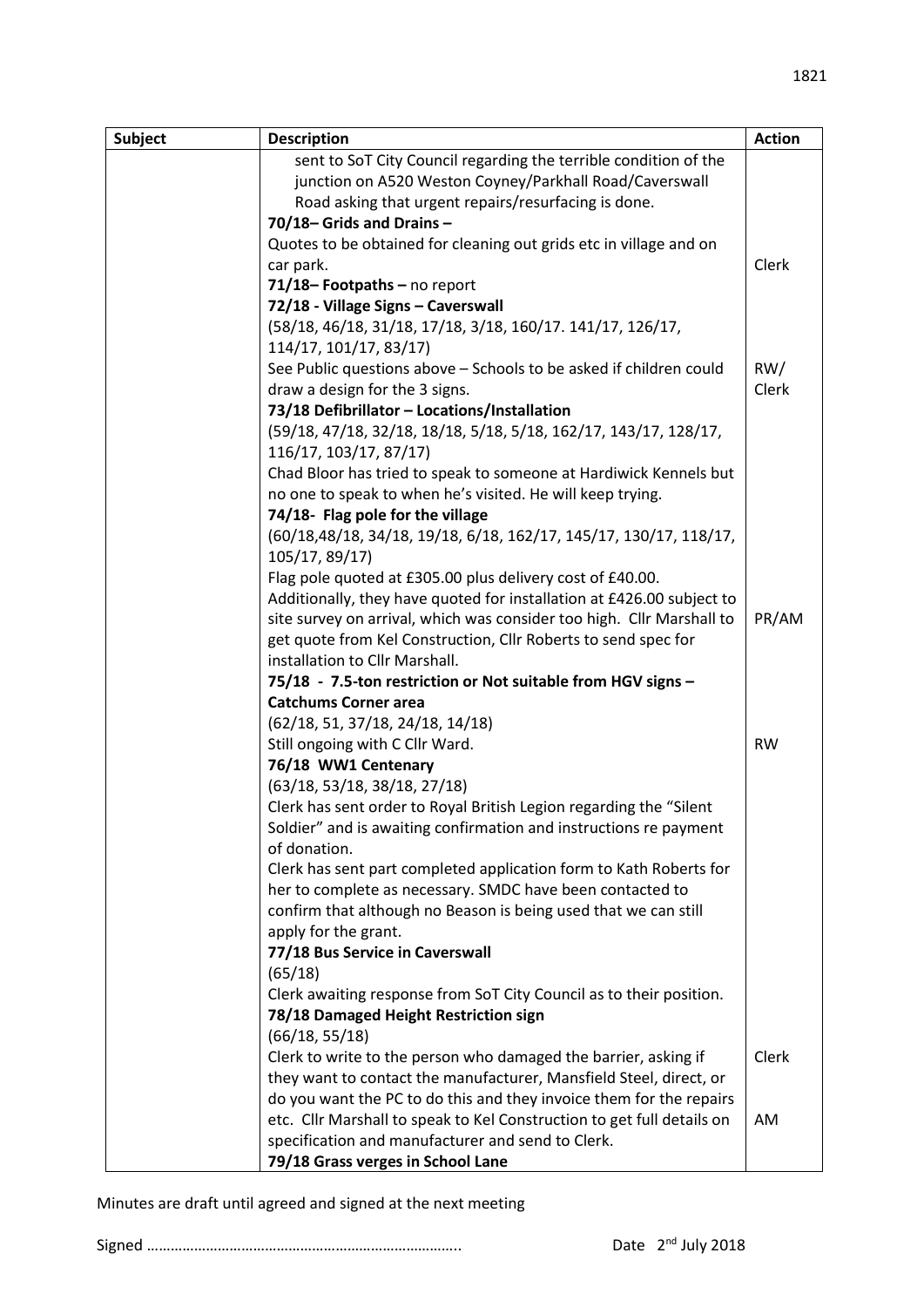| <b>Subject</b>        | <b>Description</b>                                                        | <b>Action</b> |
|-----------------------|---------------------------------------------------------------------------|---------------|
|                       | (69/18)                                                                   |               |
|                       | Awaiting quote from Town & Country and Cllr Ward to investigate           | Clerk/        |
|                       | match funding from his SCC Community fund.                                | <b>RW</b>     |
|                       | <b>Unresolved Items: none</b>                                             |               |
|                       |                                                                           |               |
| <b>CORRESPONDENCE</b> | <b>TSB</b><br><b>Bank Statement</b>                                       |               |
| <b>FINANCE</b>        | 81/18- Accounts                                                           |               |
| <b>AND</b>            | Payments:                                                                 |               |
| <b>ANNUAL RETURN</b>  | The following accounts were approved for payment: -                       |               |
|                       | Mrs L Cantlay - Clerk Salary and Expenses - June<br>£241.00               |               |
|                       | Town & Country Services - May invoice<br>£468.00                          |               |
|                       | Royal British Legion - Donation re Silent Soldier<br>£250.00 *            |               |
|                       | TOTAL PAYMENTS THIS MONTH - £959.00                                       |               |
|                       | * - indicates payments to be made via Internet Banking Faster             |               |
|                       | Payment approved at meeting.                                              |               |
|                       | Transfer: £1000.00                                                        |               |
|                       | <b>Receipts:</b>                                                          |               |
|                       | Bank Interest (both accounts) - none received so far this month           |               |
|                       | <b>Total Receipt - none</b>                                               |               |
|                       | Bank Accounts (after any payment or receipts made):                       |               |
|                       | Current Account - £1,245.20 before payments made                          |               |
|                       | Instant Access Account - £14,789.96                                       |               |
|                       | Contingency Account - £12,116.37                                          |               |
|                       | 82/18                                                                     |               |
| <b>PLANNING</b>       | <b>Applications:</b>                                                      |               |
| <b>MATTERS</b>        | SMD/2018/0292 - Hollow Cottage, The Hollow - Proposed garage              |               |
|                       | conversion with single storey side - no objection subject to              | Clerk         |
|                       | neighbour approval and conservation approval                              |               |
|                       | SMD/2018/0114 - Farley, Roughcote Lane - Proposed detached                |               |
|                       | garage - no objection subject to neighbour approval                       | Clerk         |
|                       | <b>Decisions</b> – none                                                   |               |
|                       | <b>Appeals: None</b>                                                      |               |
|                       | <b>Enforcement Matters: None</b>                                          |               |
| <b>NEW BUSINESS</b>   | 83/18 Use of Football Pitch                                               |               |
|                       | Clerk had received email from Potters Bar FC they do not think they       |               |
|                       | will be using the pitch next season as they have been offered             |               |
|                       | another venue, Clerk to advise that this need confirmation by end         | Clerk         |
|                       | of June.                                                                  |               |
|                       | Clerk had also received a phone call from man who runs a local            |               |
|                       | boys team looking for a venue, PC in principal not against this.          |               |
|                       | Clerk to contact them and ask that they attend the July meeting to        | Clerk         |
|                       | discuss further.                                                          |               |
|                       | 84/18 Beavers - Litter Pick                                               |               |
|                       | Cllr Marshall asked if Clerk could arrange for SMDC to provide a          |               |
|                       | minimum of litter pick sticks and refuse bags for this which will take    |               |
|                       | place on 6 <sup>th</sup> July. Clerk to contact Mark Forrester at SMDC to | Clerk         |
|                       | organise this.                                                            |               |

Minutes are draft until agreed and signed at the next meeting

Signed …………………………………………………………………….. Date 2